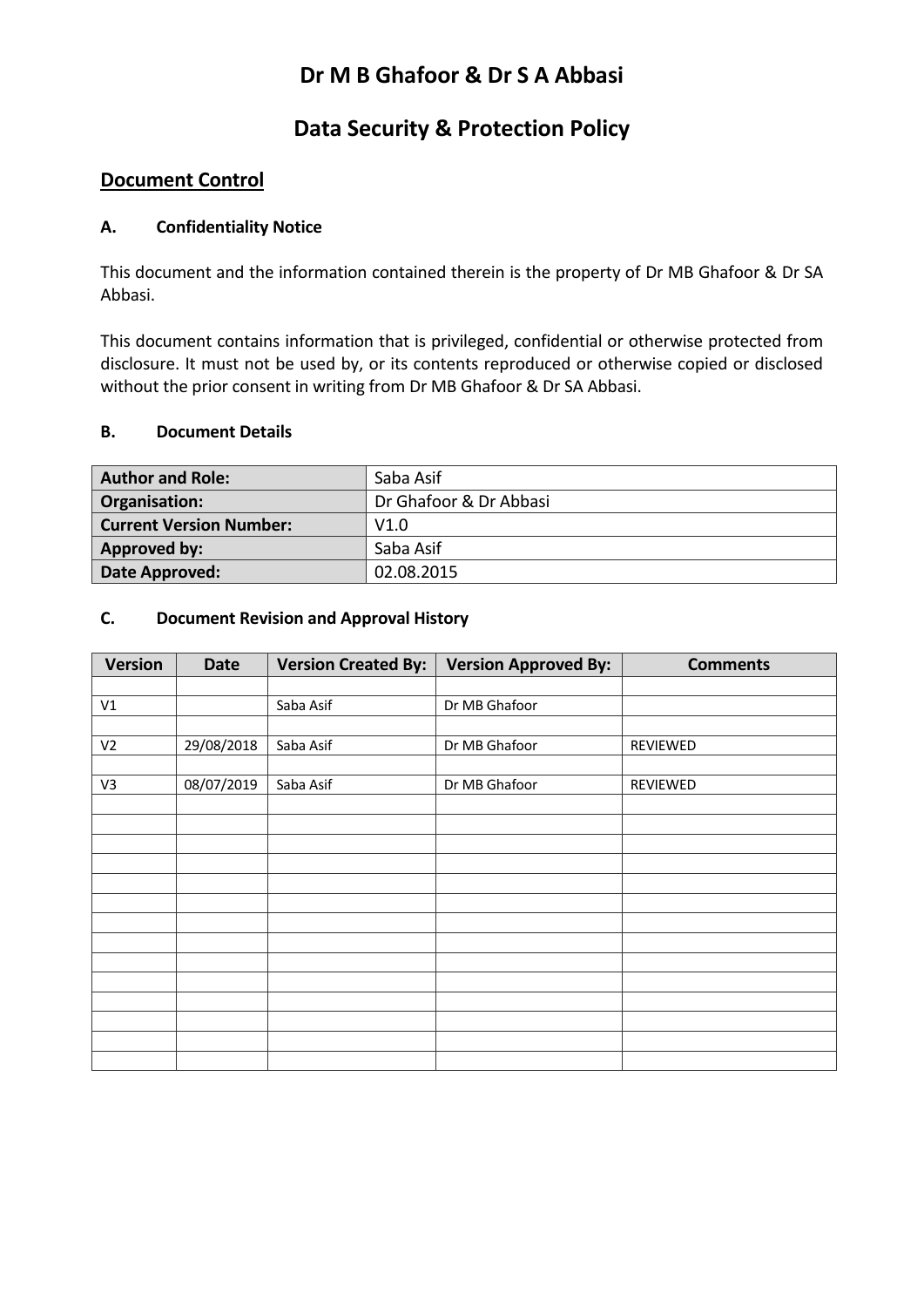### **Introduction**

The Data Protection Act 1998 (DPA) requires a clear direction on Policy for security of information within the Practice.

The policy provides direction on security against unauthorised access, unlawful processing, and loss or destruction of personal information.

The following is a Statement of Policy which will apply:

### **The Policy**

- The Practice is committed to security of patient and staff records.
- The Practice will display a poster in the waiting room, explaining the practice policy to patients.
- The Practice will make available a brochure on Access to Medical Records and Data Protection for the information of patients.
- The Practice will take steps to ensure that individual patient information is not deliberately or accidentally released or (by default) made available or accessible to a third party without the patient's consent, unless otherwise legally compliant.

This will include training on Confidentiality issues, DPA principles, working security procedures, and the application of Best Practice in the workplace.

- The Practice will undertake prudence in the use of, and testing of, arrangements for the backup and recovery of data in the event of an adverse event.
- The Practice will maintain a system of "Significant Event Reporting" through a no-blame culture to capture and address incidents which threaten compliance.
- DPA issues will form part of the Practice general procedures for the Management of Risk.
- Specific instructions will be documented within confidentiality and security instructions and will be promoted to all staff.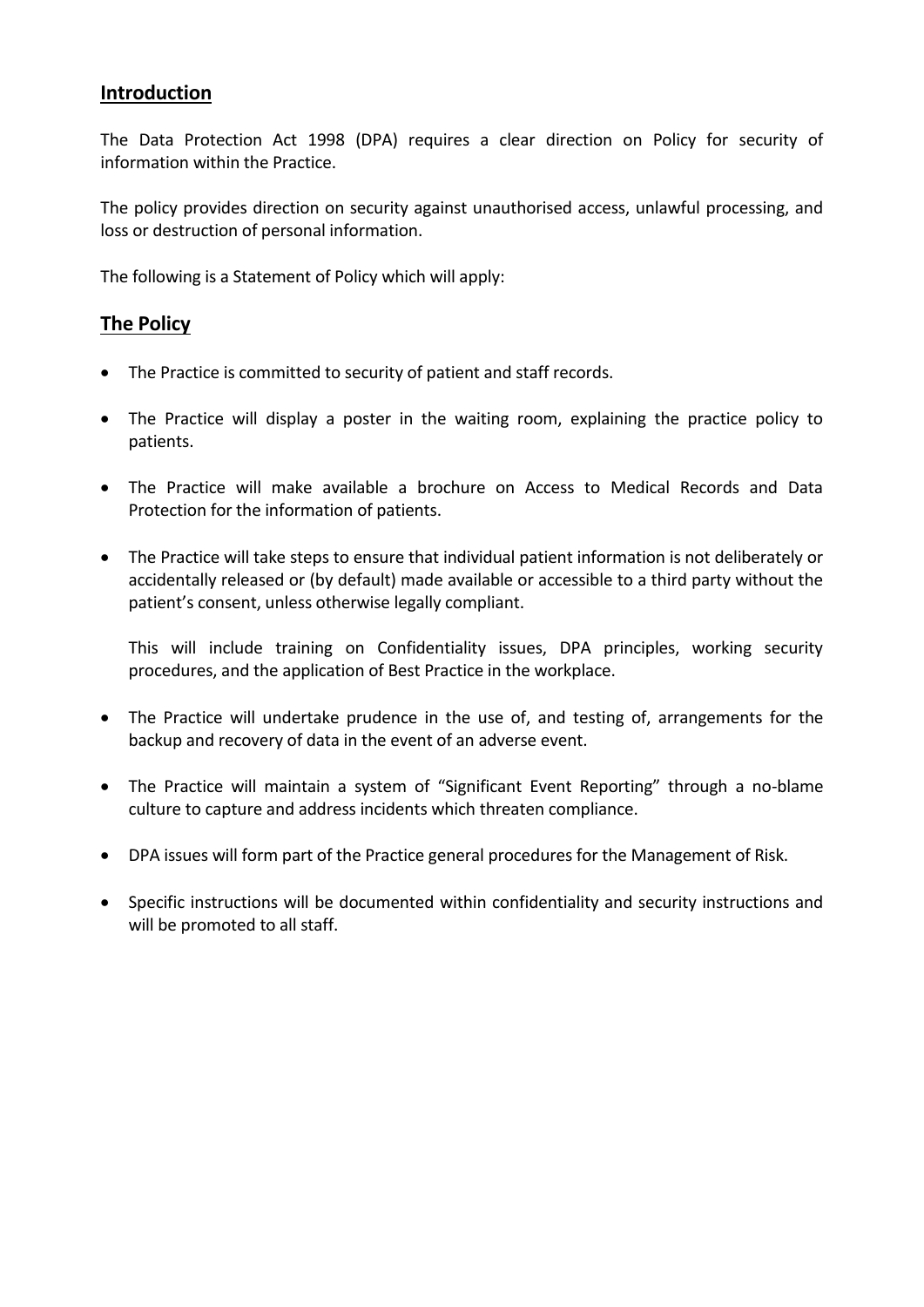### **Protecting and using your personal and medical information**

### **Introduction**

All the information you give to a member of the PHCT (e.g. doctor, practice or district nurse, health visitor) which is held either on paper records or computer is safeguarded by the Data Protection Act 1998. This Act sets out clear rules about how the recorded information can be used and demands openness about how the information is used. It also gives you certain rights, e.g. you have the right of access to your to your health records. If you want to see your record you should write to us. You have the right to receive a copy of your record but usually you will have to pay for this.

 At all times, everybody working for the NHS – i.e. all the members of the PHCT – has a legal duty to keep information about you confidential.

### **Why do we need information about you?**

We have to ask you for information so that we can make a decision about the best care and treatment for your needs. This information and the information about the care you receive are often kept on paper record or on computer because we might need it when we see you again or you have questions about your care or treatment.

Your record will include your:

- Name, address, date of birth, telephone number and next of kin
- Allergies
- Treatments, for example your tablets and medicines
- Jabs/immunisations against diseases or illnesses like tetanus, influenza, whooping cough, polio
- Information from other health professionals such as nurses, health visitors, physiotherapists
- Results of tests such as x-rays and blood tests

### **What else do we do with this information?**

In some cases the GP has to pass on information about your treatment or care so the Practice can get paid for it. GPs declare when cervical screening and certain childhood vaccinations have been performed. Your GP might need to ask the CCG to fund certain elements of your care and for this we may need to give the CCG details of your personal and clinical records. The GP needs to notify the CCG when you first register and your entire health record will be sent to the CCG when you change your GP. The CCG will then pass these records over to your new GP.

If you are referred to a specialist (e.g. consultant) or need assistance in your treatment or management (e.g. require a wheelchair, need help from social services, counselling etc.) relevant information about you will be passed on so we can all work together for your benefit.

The information is also used for doctors and nurses/health professionals who are learning about health and treatments.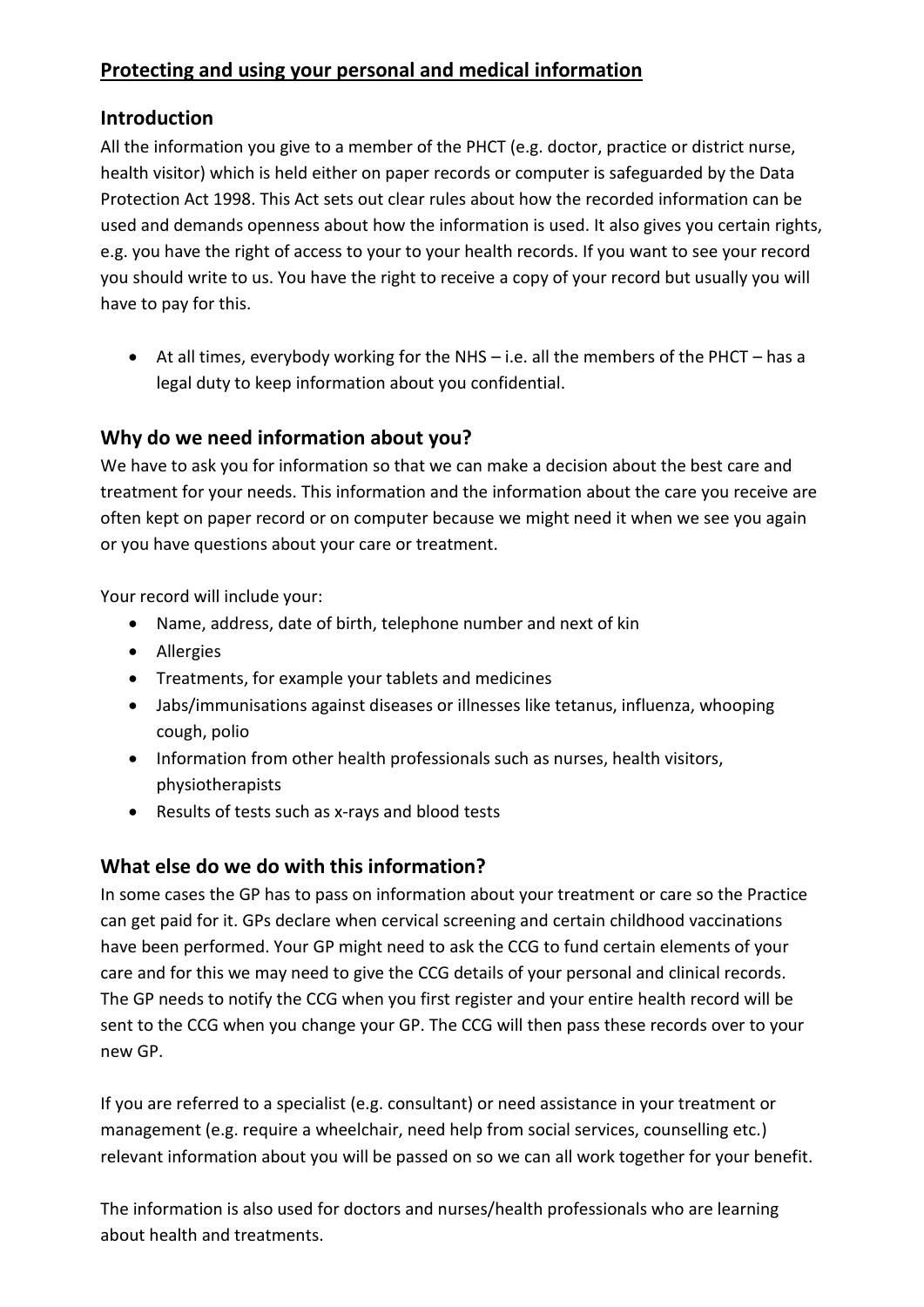# **Sometimes other people are allowed to look at your health records without asking you:**

- The law demands that details of patients with certain serious infectious diseases that can spread, like measles or meningitis, have to be passed on to the authorities so action can be taken to protect the public's health. You can receive a list of all notifiable diseases from the CCG,
- The law demands that information is passed on if a serious crime (e.g. murder, manslaughter, rape, child abuse, kidnapping) can be prevented.
- When a baby is born the registrar working for the government must be told.
- If you are not well and are a danger to yourself or to others, doctors and nurses might have to tell other people who can help you to keep safe and get the right treatments for you.
- Information about you may also be needed to review the care you receive to make sure it is of the highest standard. It is used for the managing and planning of the NHS, so that services can meet patient needs in the future, accounts can be audited and the NHS performance and activity analysed.

However, we will only pass information on to people who really need to know it and have a genuine interest and we also will only pass on as much information as is absolutely necessary.

You can choose whether or not to be involved in the training and education of staff or students and if you want to participate in clinical trials or other research projects.

*Anyone to whom information about you is passed by a member of this practice is also under a legal duty to keep it confidential.*

Partner organisations with whom information about you may be shared are:

- NHS England
- $\bullet$  CCG
- NHS Trusts
- Ambulance service
- Social services
- Education services
- Voluntary and private sector providers

*Without your authorisation we cannot pass on information about the progress of your health to your relatives, friends and carers.*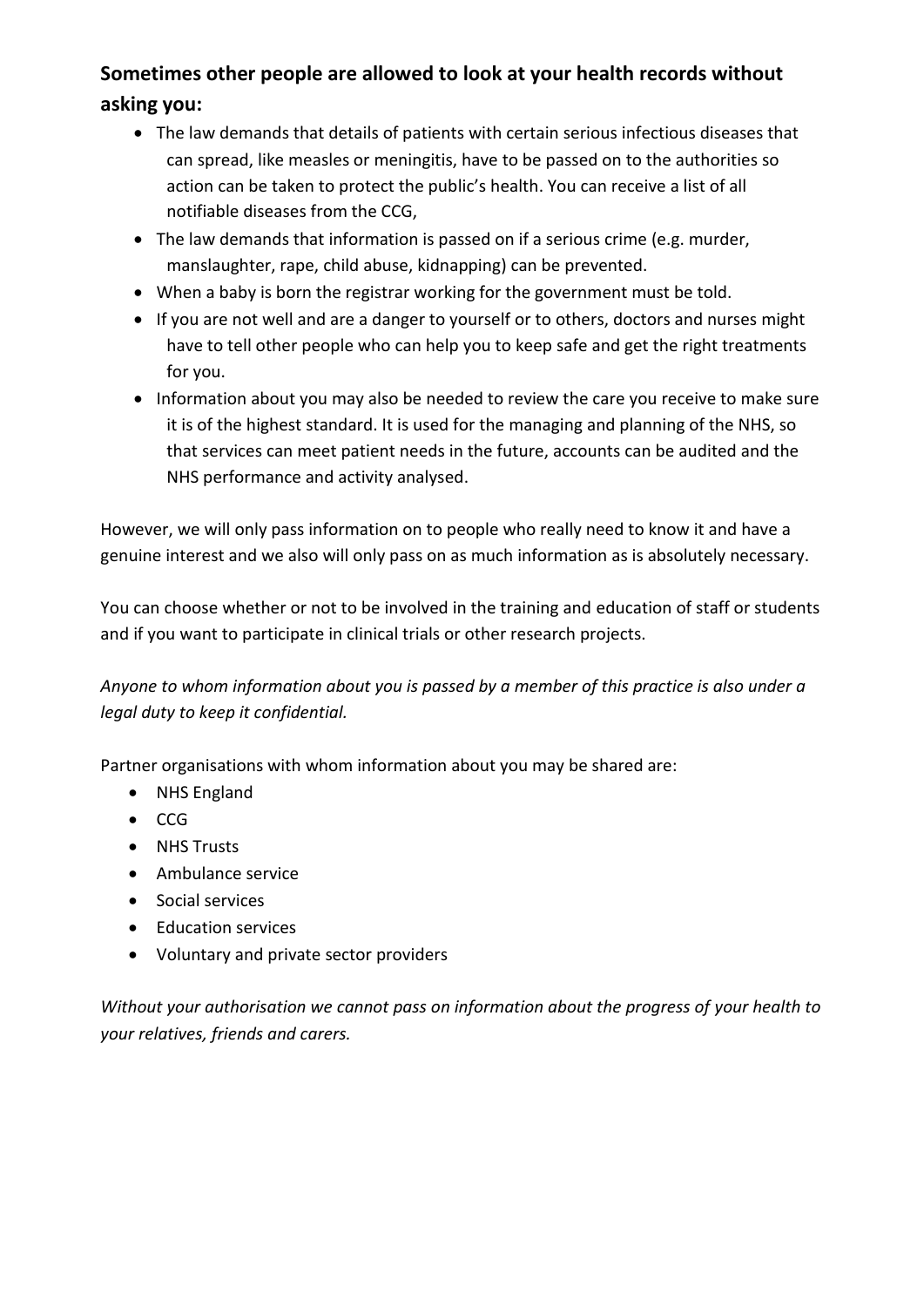If you would like further information please do not hesitate to contact the Practice Manager.

Everyone working in this Practice and for the NHS has a legal duty to keep information about you confidential.

Sometimes we have to pass your information on, but anyone who receives this information is also under a legal duty to keep this information confidential.

Signed:

| <b>Caldicott Guardian</b> | <b>Practice Manager</b> |  |
|---------------------------|-------------------------|--|
| Date:                     | Date:                   |  |